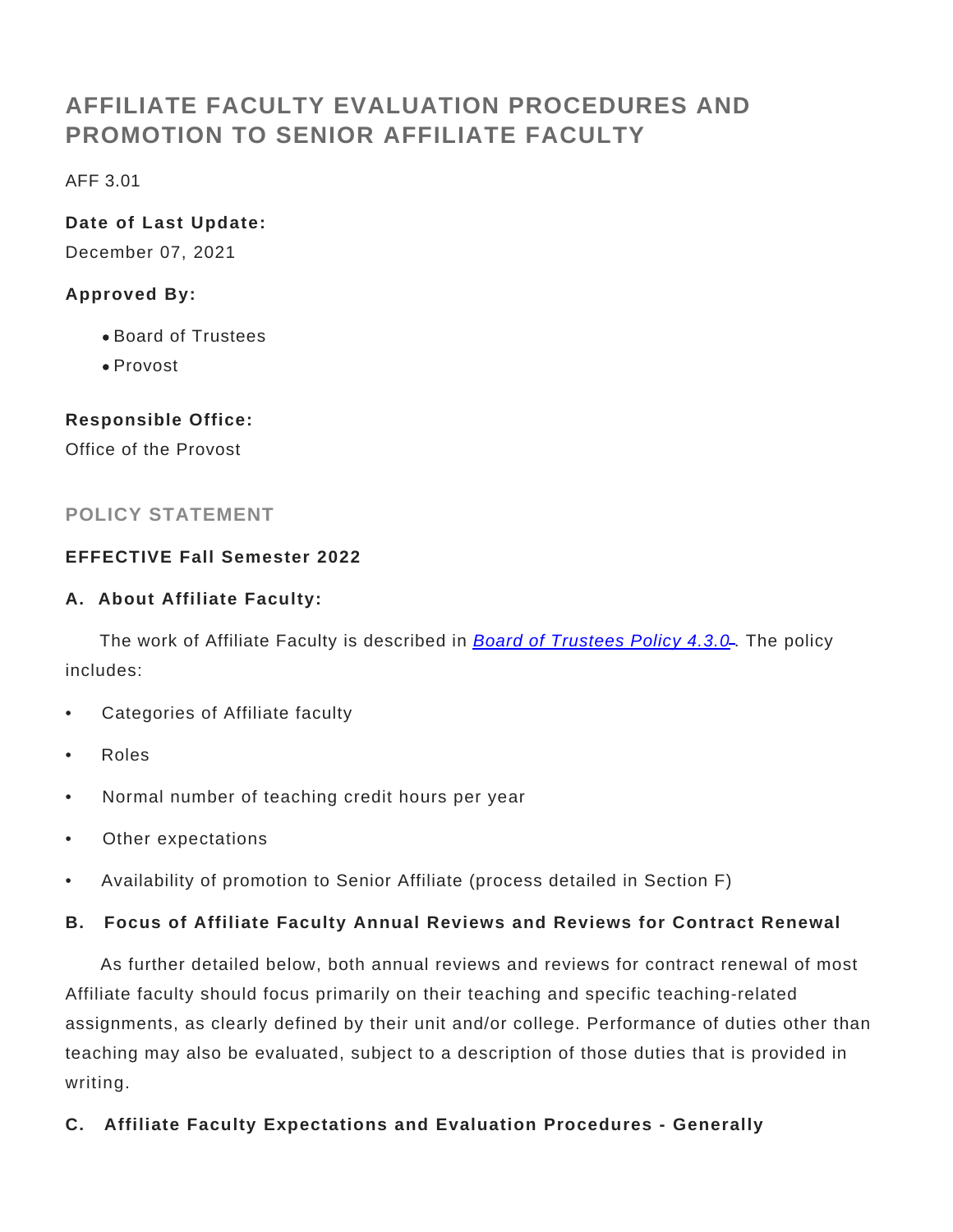As it pertains to Affiliate faculty, a unit or college may follow the written performance expectations and evaluation procedures referenced or described in this section, or it may develop alternate expectations and procedures (for annual performance and contract renewal), as approved by the Provost's office. In either case, annually and by a date set by the Provost's office, Affiliate faculty should be provided with a written document including a list of internal deadlines, expectations of documents to be submitted, and evaluation standards and procedures.

#### **D. About Review Procedures for Annual Evaluation**

 An Affiliate Workload Plan (AWP) for each Affiliate faculty member will be finalized by the second week of each semester in which they are contracted to teach. Alternatively, only for those Affiliate faculty for whom it would be applicable, a Faculty Workload Plan (FWP) and Faculty Workload Report (FWR) may be used following the same process and timeline as Regular faculty. For all other Affiliate faculty (on an AWP), annually by **February 1**, each faculty member will also submit a written report of activity for the preceding calendar year. This document should address how the Affiliate's activities and achievements comply with the general expectations of the unit, college/school, and the university. The annual workload plans and activity reporting will be reviewed by the Unit Head and the Dean of the college (or by a designee of the Dean) for consistency with unit and college expectations and may be made available to the unit faculty members (Regular and Affiliate).

#### **E. About Review Procedures for Contract Renewal**

#### **i. Recommended Timing of Reviews for Contract Renewal:**

 Reviews for Affiliate faculty contract renewal typically occur during the Winter semester. Affiliate faculty on one-year contracts should be reviewed no earlier than their second semester. Fall reviews are permitted in order to balance the workload in units with many Affiliate faculty, or for some contract renewals done in tandem with promotion to Senior Affiliate status (see Section F).

#### **ii. Recommended Review Procedures:**

 A unit or college may follow the evaluation procedures referenced in this section, or it may develop alternate procedures, as approved by the Provost's office. The recommended procedure for Affiliate faculty contract renewals is as follows:

 • Each year, in each affected unit, the Unit Head may self-appoint as the "Review Coordinator" or appoint another Regular faculty as Review Coordinator. The Review Coordinator will be responsible for coordinating any Affiliate review team(s) for any Affiliate faculty eligible for contract renewal.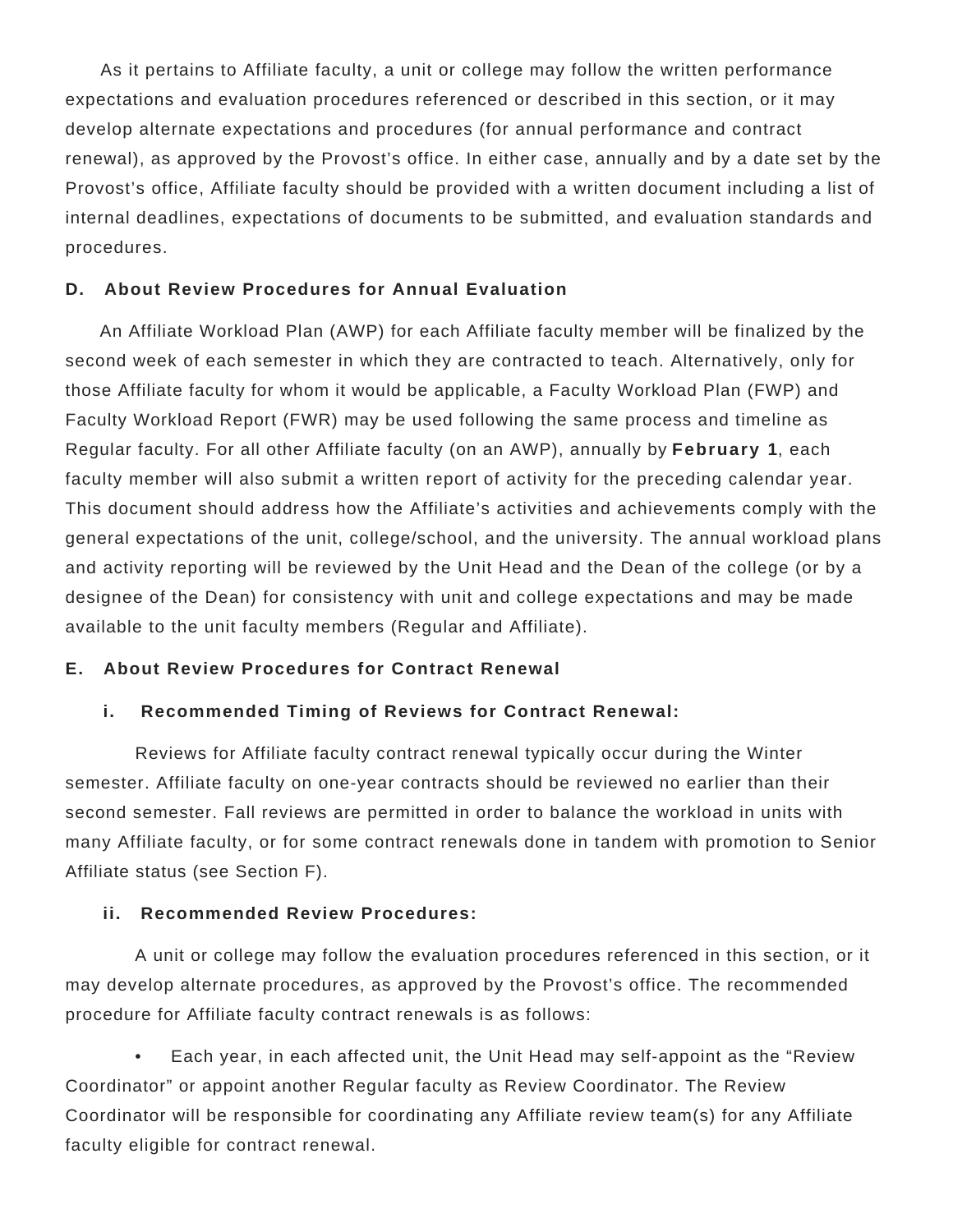• The Review Coordinator will select one (1) Regular or Affiliate faculty member to serve on an Affiliate's review team. Each Affiliate under review will choose one (1) other Regular or Affiliate faculty member as part of the individual's review team. Depending on the number of Affiliate faculty to be evaluated, there may be one or more two-person review teams (or 'reviewers").

 • Each two-person team will invite comments from faculty about the Affiliate's performance of assigned duties. The reviewers will make at least one class visit to each Affiliate faculty eligible for renewal. Reviewers will take notes using the unit's classroom observation document. If, based on their class visit or on faculty comments, the reviewers have questions or concerns, they should conduct a second class visit and/or request more materials prior to completing the review.

 • As soon as practical, each review team will correspond with the Affiliate faculty member to discuss the class visit(s), the Affiliate's current syllabi, and the Affiliate's most recent course evaluations. Other teaching-related documents may be offered by the Affiliate or requested by the review team.

The reviewers will use the classroom visit reports, workload plans and activity reports for preceding years, student teaching evaluations, self-evaluations of teaching, syllabi, letters of support, and any other teaching-related documents to prepare a brief draft report for the Review Coordinator that summarizes the review team's observations. The draft report will also include a recommendation for a three-year renewal, a two-year renewal, a one-year renewal, or no renewal.

The reviewers will send a copy of the draft report and recommendation to the Affiliate and then meet with the Affiliate to discuss both. Each Affiliate will have the opportunity to respond to any issues that may arise during the evaluation. If the Affiliate believes the evaluation was incomplete or unfair, the Affiliate may submit to the Review Coordinator a statement explaining the reasons for that belief.

 • The Review Coordinator will consider the reviewers' recommendations and the Affiliate's statement (if there is one). If the Affiliate's statement is compelling, the Review Coordinator may request a meeting with the Affiliate before making a final recommendation.

 • Following the meeting between the reviewers and the individual under review, and any subsequent meeting between that individual and the Review Coordinator, the Review Coordinator will finalize the draft report, attach the Affiliate's statement (if there is one), and recommend a three-year renewal, a two-year renewal, a one-year renewal, or no renewal. The report and recommendation will be forwarded to the Dean by the Unit Head. The department will store copies of the documents in the Affiliate's file.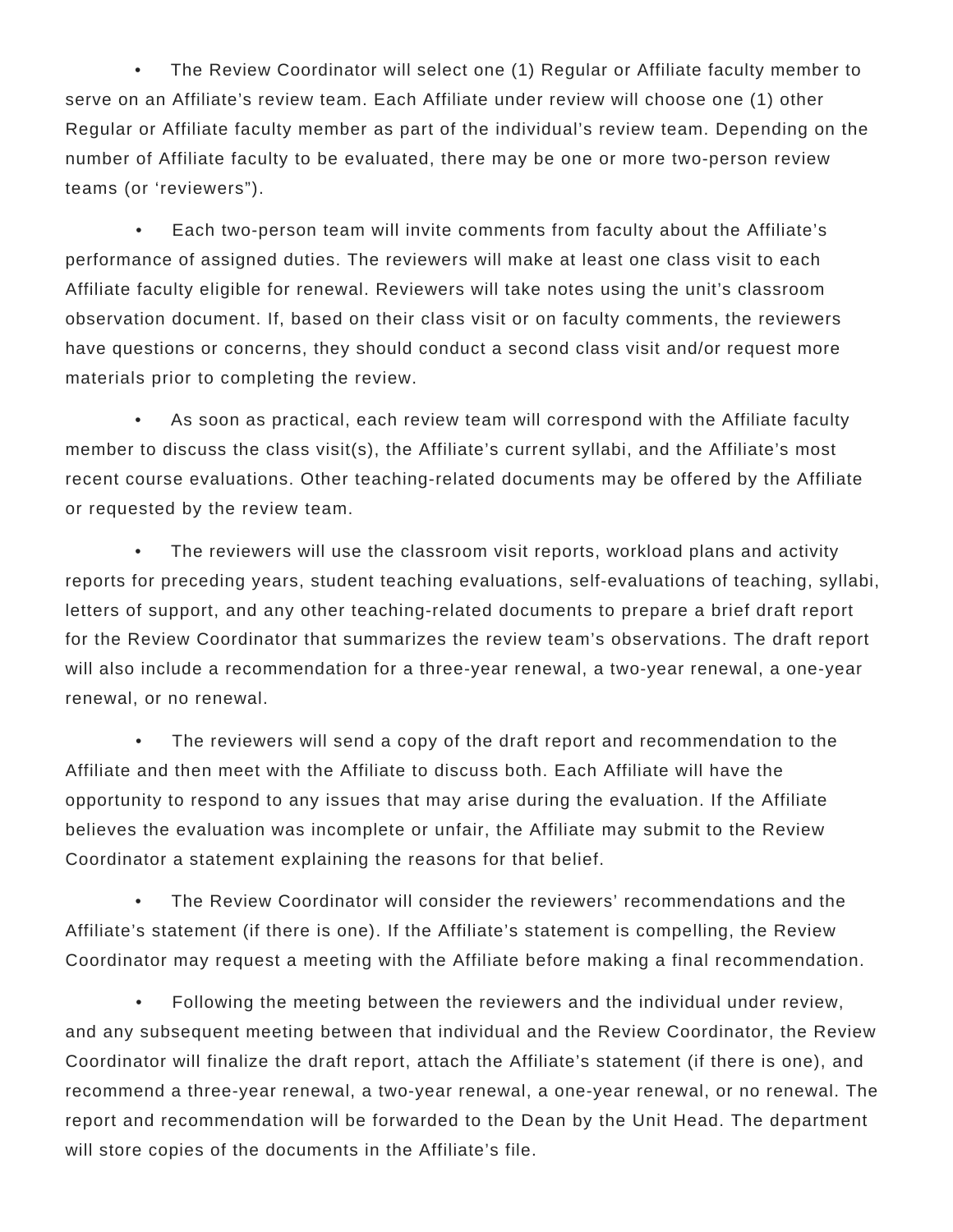• After the review process is complete, an Affiliate may still avail themselves of the complaint procedure set forth in Board of Trustees Policy 4.3.4; although, typically, the Unit Head and Affiliate will waive step 1 in such circumstances.

# **F. Promotion to 'Senior Affiliate Faculty' Status**

# **i. Timing of Eligibility for Promotion**

 After successfully completing seven (7) consecutive years at Grand Valley State University as an Affiliate faculty member, an Affiliate is eligible to apply for appointment as a 'Senior Affiliate.' Colleges are encouraged to communicate this eligibility to the Affiliate (see also section iii). There are not University-wide forms or procedures for promotion to Senior Affiliate Faculty, beyond what is expressed in this policy.

 To consider applications for promotion, Colleges should define internal, Provost approved procedures that are consistent with the guidelines above and in harmony with current practices for Affiliate faculty contract renewal. This includes setting internal deadlines, expectations of documents to be submitted, and evaluation standards and procedures. Deadlines should take into account that most Affiliates begin service in August of an academic year, although there are also a few that begin service at other times.

# **ii. Procedures for Applying for Promotion:**

 • To apply for promotion to Senior Affiliate status, the eligible candidate communicates their intention to the appropriate Dean, who notifies the Unit Head of the request.

 • Documents that must be included in the application for review are classroom visit reports, student teaching evaluations, and the following provided by the candidate: self-evaluation of teaching, syllabi, and other teaching-related materials. Other documents (e.g. letters of recommendation) are also allowed, at the discretion of the Unit Head.

The review for promotion may be done in tandem with a review for contract renewal, or separately. In either case, the department, or an appointed committee of the department - such as the Affiliate review team(s), described above – will review the candidate's materials, focusing on evidence of successful teaching.

 • By vote, the department or committee may recommend promotion to Senior Affiliate Faculty or recommend not promoting the candidate at this time. This recommendation is sent to the Unit Head, who transmits it to the Dean for final decision. The Dean shall provide the Affiliate with written rationale for the recommendation in the event the Dean rejects the recommendation for promotion. Note that for promotion, the decision of the